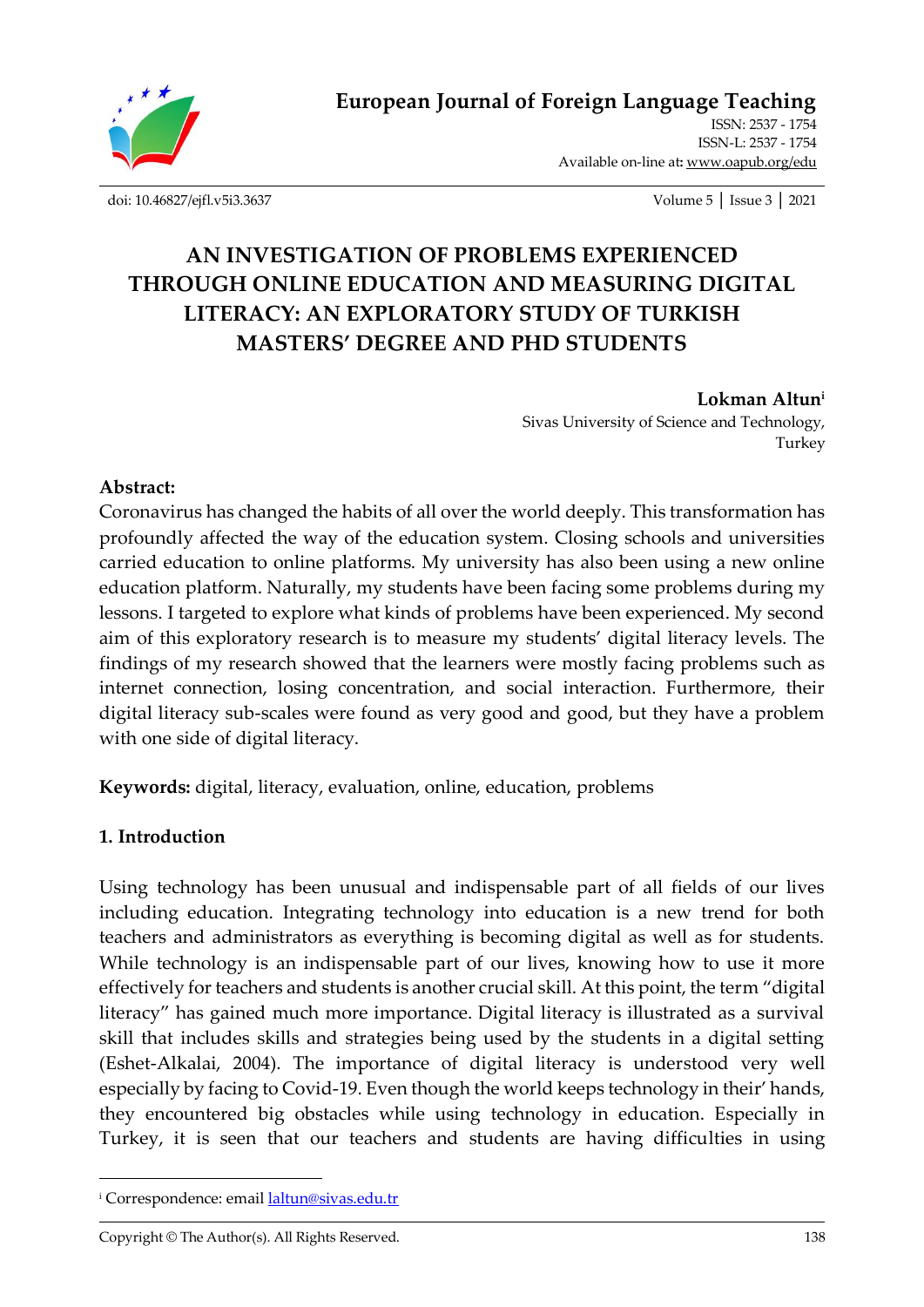#### Lokman Altun AN INVESTIGATION OF PROBLEMS EXPERIENCED THROUGH ONLINE EDUCATION AND MEASURING DIGITAL LITERACY: AN EXPLORATORY STUDY OF TURKISH MASTERS' DEGREE AND PHD STUDENTS

technology. In fact, students and teachers have to admit this technological transformation and realize that digital literacy is an important skill in the digital era (Saleem& Batcha, 2014). Significantly for us language teachers and learners, being digital literate is much more necessary because teaching or learning language is one of the most common fields using technology. Our classes are being designed based on technological tools. As our target groups are born with technology, they are eager to utilize technology much more in their classes, too. So, the language learners ought to improve their digital literacy a lot to be able to take part in the digital environment in a new language (Hafner, Chik & Jones, 2015).

For months, all schools and universities in Turkey have been using online education because of coronavirus. At this point, as I clarified before, the digital literacy skills of the learners and teachers have gained importance to make online education more beneficial. As Bruce and Hogan (2000) stated that the learners who are in higher education need to have skills such as using technology to explore, examine, argue, and get across information. I am also teaching English to my doctorate and master's degree students through online platforms. During the teaching process, I realized that my students are having difficulties in using technology such as sending homework, making a presentation, exploring an idea, discussing any notion, etc. Accordingly, I just wanted to find out what kind of problems they have experienced during online education. I suppose that these kinds of difficulties are causing because of not having enough digital literacy skills and I also aspired to learn my learners' digital literacy levels.

Very importantly, without being literate digitally, keeping online education up will be aimless for me and the learners. As Marzilli, Delello, Marmion, McWhorter, Roberts, and Marzilli (2014) clarify that being deficient in digital literacy knowledge for the learners, being short of skills and competencies to apply technology in classroom teaching are principal troubles in learning. This exploratory study tries to answer the following research questions:

- 1) What are my students' experienced problems during online education?
- 2) To what extent are the participants in my class digitally competent?

# **2. Literature Review**

Digital literacy has started being researched lately and its' importance became much more with Covid-19 because all countries have begun to integrate technology into their education systems as much as possible. In fact, the definition of digital literacy was introduced firstly years ago by Gilster (1997) as the skill to be able to get information from a different context and to use digital technologies precisely and neatly. Qin and D'ignazio (2010) clarify the difference between information literacy and digital literacy. He pointed out that digital literacy is a skill, consciousness, reaction, and utilization of digital technology while information technology is mainly concerned about discovering, getting, analyzing, using information for lifelong learning and the latter is an individual ability. Of course, digital literacy is just not effective for digital learning. As it is mentioned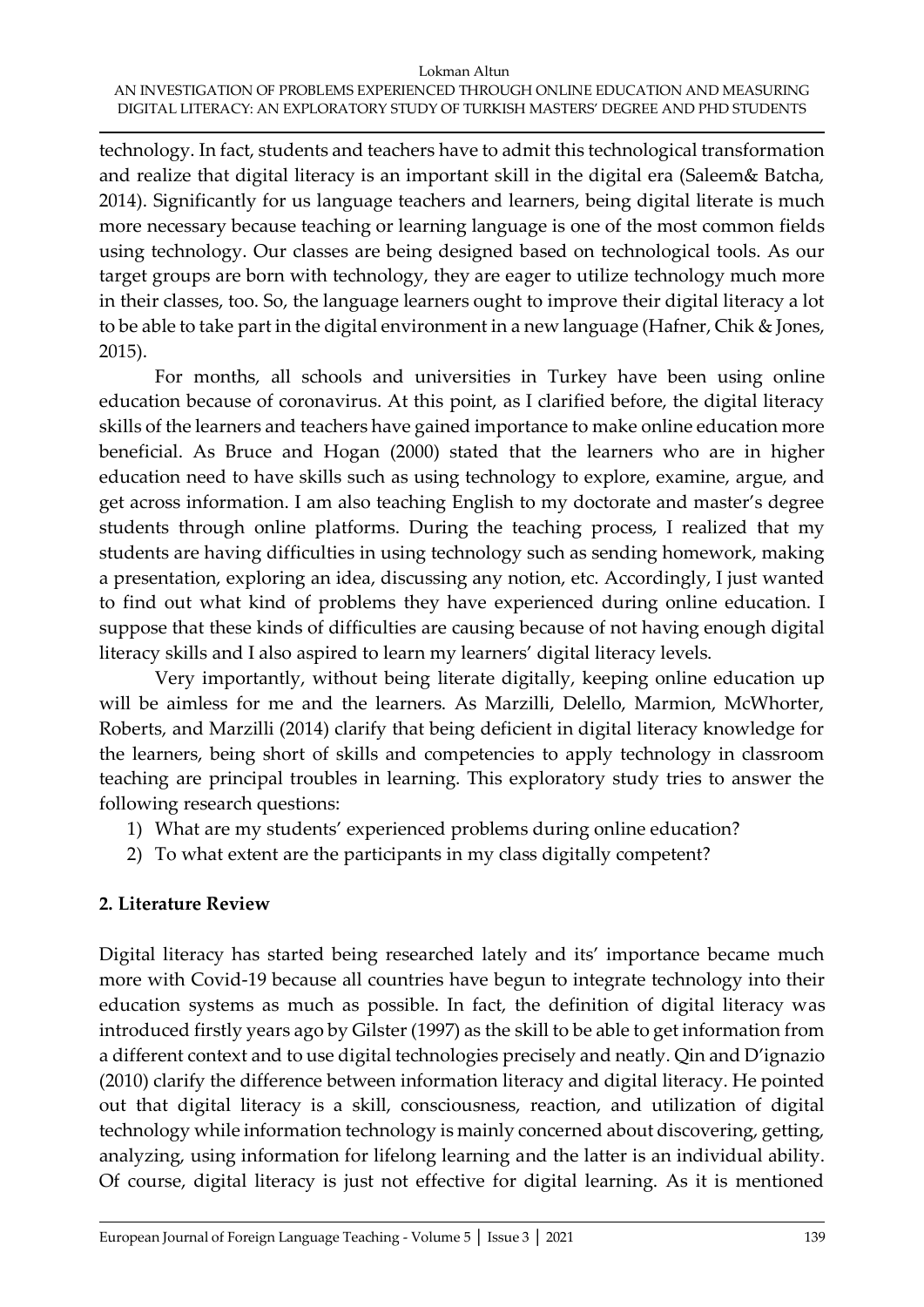before, it has another dimension supporting academic success that instructively literate by being qualified for living, getting, and working in a digital community (Beetham, 2010).

Digital literacy is not including just one aspect. It combines different skills. Since digital skills are seen as an obligatory process, attempts to clarify these skills and to report them have emerged for the last twenty years (Riel, Christian & Hinson, 2012). Mishra (2019) explains other parts by stating that digital literacy is multiple approaches to evaluate information necessities and reach information digitally. Walker and White (2015) expand these components by saying that determining, comprehending, and fixing the digital needs of the participants are fundamental aspects. When these elements of digital literacy are checked, it mainly attributes to be literate digitally in academic and school environments. James Gee (2007) argues digital literacy aspects from a different perspective. He principally calls attention to the social aspect of digital literacy. He illustrates his notions that new digital literacy has a cultural, situated role because reading or writing digitally is not just an achievement mentally but also a cultural and communal activity.

In this field, there are published studies studying different aspects of digital literacy. Mishra (2019) wanted to explore and research the perception of faculty on digital literacy. His main target was to find out their abilities in utilizing digital skills at school. Another objective was to also identify the members' needs in terms of digital literacy. Interviews and questionnaires were applied to 102 participants. He found out that most participants were aware of the significance of digital literacy and they found it as a crucial skill in the digital era. The participant's answers also showed that they thought of themselves as good digital users, but they also gave advice to the school to implement digital innovations to the curriculum much more.

Kikon (2019) measured the Digital Literacy levels and skills of two different school students. She wanted to show what their digital skills basically. She used a questionnaire that aims to find out the learners' digital skills. 52 respondents filled the questionnaire. With the help of SPSS and MS excel, she found that %37 of the learners were good while %8 of them were poor in terms of digital literacy. The best skill was chosen as typing online and using web-search websites.

Tour, Gindidis, and Newton (2019) explored the learners' digital literacies by using the digital storytelling method. As it is an exploratory study, they used reflective journals, students' works, and interviews. The participants were 7th-grade students. This digital storytelling method which activates authentic communication through artificial contexts helped the teacher to improve students' comprehension as well as technical skills. It is also a new approach that will lead the learners to be more creative in learning a language without feeling under pressure and practice their digital skills.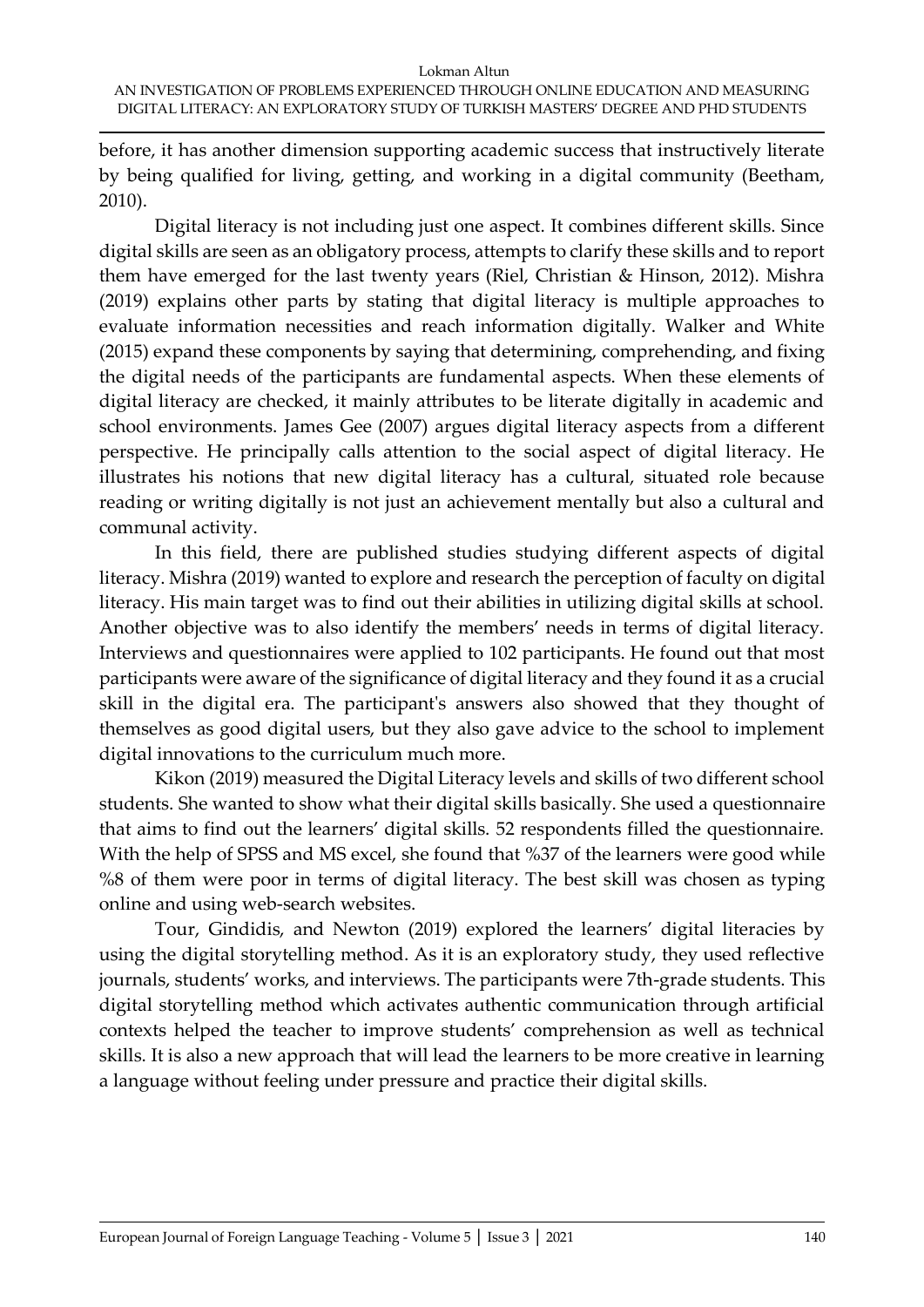### **3. Methodology**

This is exploratory research. So, I wanted to explore a situation that happened in class and get an answer to my problem in the class. I was observing that my students were challenged by some technical problems during my online lessons such as not being able to send homework online, correcting their mistakes based on online feedback, making presentations, reading, and understanding, etc. That is why I sought to explore this problem. While the topic of the coursebook was technology, I assigned them to write a paragraph including at least 150 words about the problems they experienced during online education so as to understand what kind of problems faced by my students during online education. I had 15 students with masters' degree and Ph.D. students from age 24 to 41 in my classes and all of them responded to my homework and sent their works to me via email. I checked problems and noted them. After taking notes, I ordered them one by one and found out the most experienced problems.

After specifying their problems, I supposed that their problems might have been caused because of inadequate digital literacy skills. I decided to measure their digital literacy skills by using a questionnaire developed by Misirli and Akbulut (2013). This questionnaire was created to explore the learners' digital literacy skills. This scale consists of 21 items with 4 different sub-scales (technical proficiency, creativity, digital citizenship, and participation, innovativeness). Students answered to each by using Likert-Scale with 5 points ranging from strongly agree (5) to agree (4) to neutral (3) to disagree (2) to strongly disagree (1). I formed this scale by using Google Form then I shared the link of the questionnaire with my students to fill it (see Appendix A). All students completed the questionnaire. Based on my students' grades, I calculated the average scores of each sub-scale by using MS Excel. I evaluated the average scores of each sub-scale whether that sub-scale is sufficiently digital literate or not based on the table below proposed by the researchers.

| <b>Table 1.</b> Let et of competence based on fittingle secres |                            |
|----------------------------------------------------------------|----------------------------|
| Range                                                          | <b>Level of Competence</b> |
| 1,00-1,80                                                      | Very Poor                  |
| $1,81 - 2,60$                                                  | Poor                       |
| $2,61-3,40$                                                    | Neutral                    |
| $3,41-4,20$                                                    | Good                       |
| $4,21 - 5,00$                                                  | Very Good                  |

**Table 1:** Level of Competence Based on Average Scores

# **4. Findings**

After evaluating responses, it was clearly seen that my students had mostly encountered connection problems. That is the most popular obstacle written by students in their homework.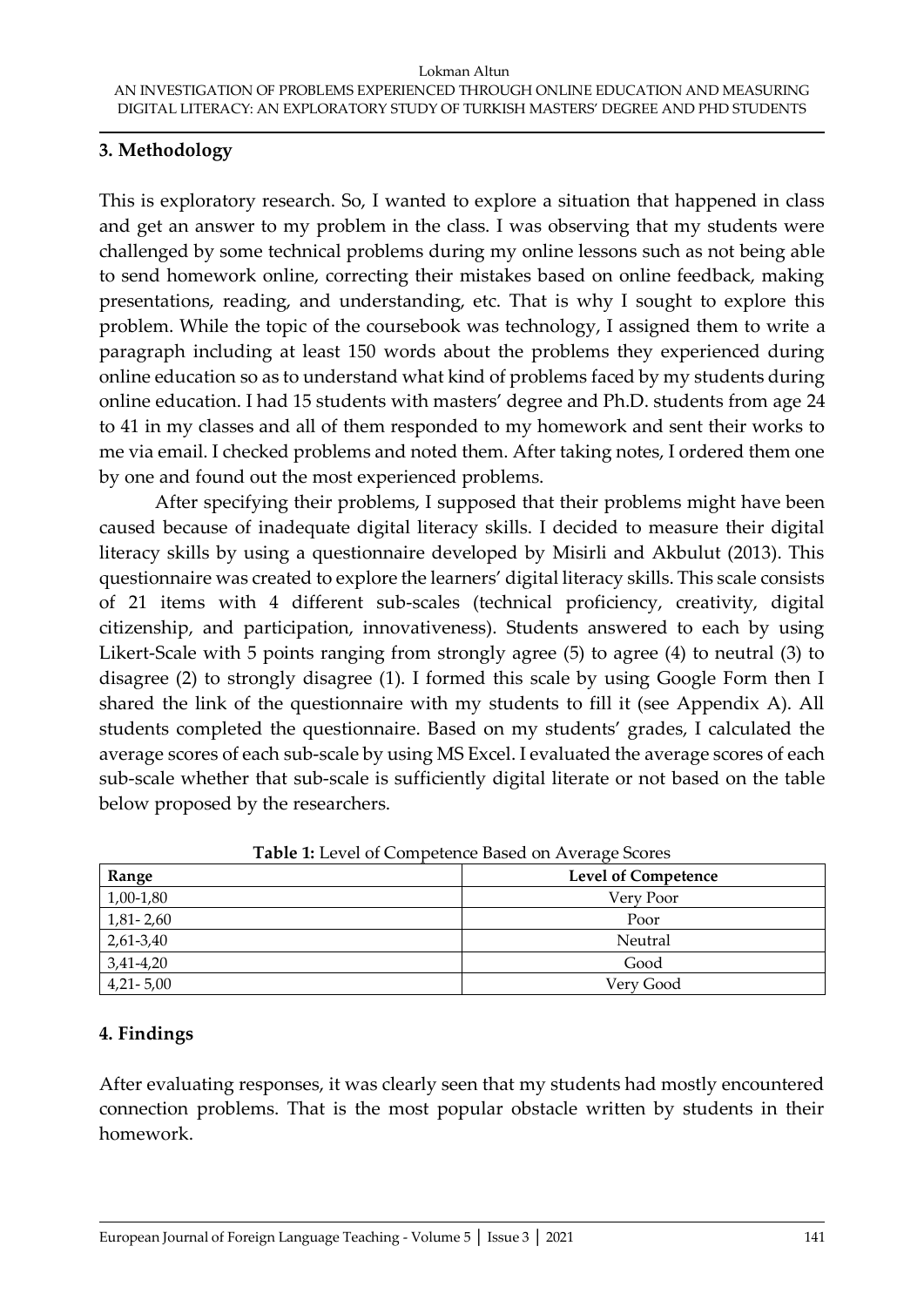"*Also, I mostly experienced unidentified connection problems and couldn't solve these problems. Therefore, my lectures or lessons were interrupted*."

"*And of course, the most important thing is high quality internet connection. As the internet is not stable, synchronization problems occurred during education*."

"*Additionally, connection problems made it very difficult for me to attend classes."*

"*In addition, since everybody works on the internet in such a period, the speed of the internet decreases. For example, when I was making a presentation last week, the internet was suddenly cut off*."

Another biggest problem was considered as losing concentration. As the digital world may disturb students easily, students are probably affected by these situations.

"*For example, while connecting to the online lesson from home, I was exposed to other situations at that time. For example, my sister called me, or my nephew entered to room and shouted suddenly). As a student, my concentration may be distracted over time*."

"*One of the most obvious difficulties I encountered as a student in online education was the problem of focusing and not being able to fully address the issue*."

"*Finally, while I attended at home, my son Bünyamin was constantly involved in the lessons.* :) Now, all the academic staff at the school have known him. Aside from his *humor, that's why I can't concentrate on many lessons*."

Thirdly, lacking social interaction was highlighted by students a lot. Students could not find a chance to socialize in the digital environment.

"*On the other hand, I realized that I could not express myself fully in online education. Because gestures and mimics are important parts to understand people. For this reason, I have been misunderstood by many of my academician students*."

"*Since the teacher cannot provide direct eye contact with the students, the efficiency of the lesson also decreases*."

"*Furthermore, I am forced to provide feedback such as tests, exams, etc. For this reason, healthy interaction couldn't be ensured between me and lecturers*."

The next common obstacle was expressed by my learners as financial difficulties. My learners pointed out that they had not always find enough financial power to provide technological tools.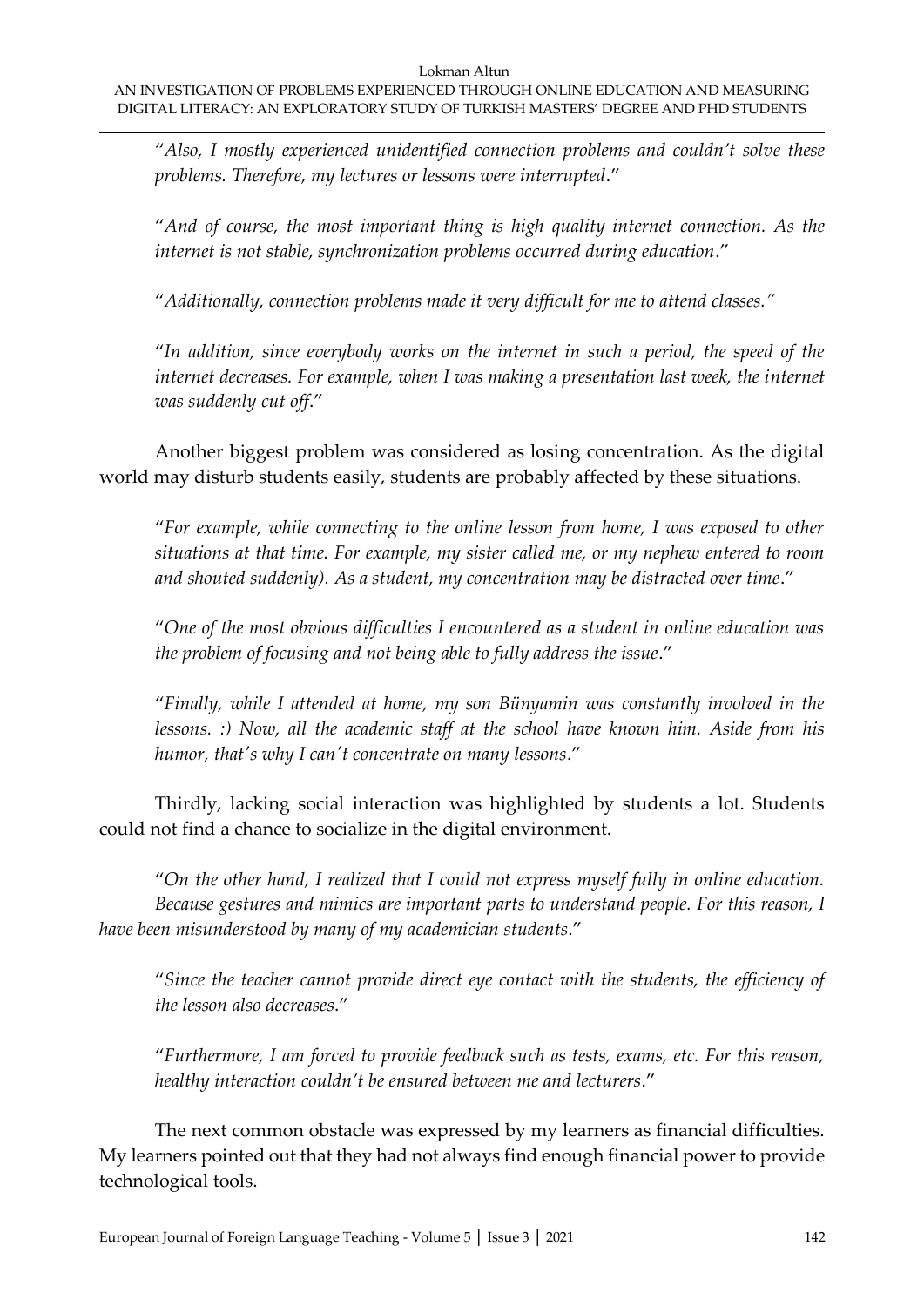"*Finally, education by using the internet is costly since it has expensive equipment which are computer, infrastructure of internet, mobile phone, television. So, my financial situation cannot enough for online education*."

"*Secondly, Sometimes I couldn't find any phone or computer. So, I couldn't join to online lessons*."

During this online education process, online platforms have been used a lot but seemingly, my students also did not like our online education platform so much.

"*One more thing is Big Blue Button. BBB is the system actually where we joined the online lessons. Sometimes I can't use my microphone*."

"*Online education platform infrastructure was insufficient*."

"*Furthermore, system-related errors prevented the course from progressing properly. For example, the listening part cannot be done in English lessons due to the system error and the teacher had to find other solutions for this*."

Other problems were specified as teachers with inadequate knowledge on technology use, being inexperienced in terms of using technology from the viewpoint of the learners, problems of finding suitable places for online education at job, lacking real lecture atmosphere and health problems.

"*The biggest disadvantage of the online education for me is the absence of a suitable environment in the office*."

"*I couldn't know how to utilize computer completely because I hadn't got computer*."

"*On the other hand, we had to face many problems because we hadn't so many experiences before*."

"*The inadequacy of the teaching staff can be added to many disadvantages*."

"*The second biggest problem is the lack of a real lecture atmosphere."*

"*I had some health problems because I used computers for a long time*."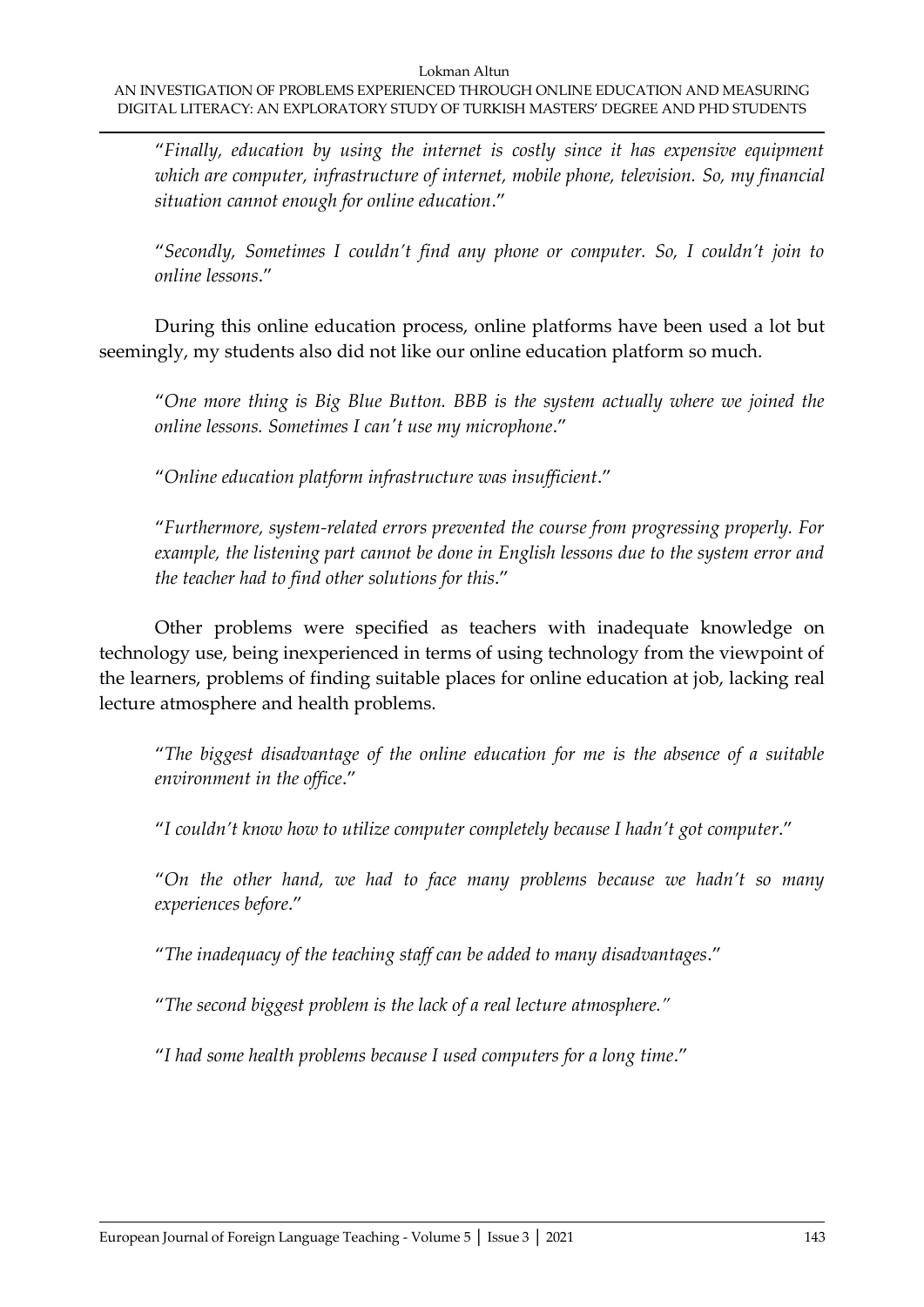#### Lokman Altun AN INVESTIGATION OF PROBLEMS EXPERIENCED THROUGH ONLINE EDUCATION AND MEASURING DIGITAL LITERACY: AN EXPLORATORY STUDY OF TURKISH MASTERS' DEGREE AND PHD STUDENTS

| Table 2: Average Points of Sub-scales of Digital Literacy |      |
|-----------------------------------------------------------|------|
| <b>Average Points</b>                                     |      |
| Technical proficiency                                     | 4,21 |
| Creativity                                                | 3,87 |
| Digital citizenship and participation                     | 4.03 |
| Innovativeness                                            | 4.34 |
| <b>THAT</b> $\sim$ 1 4 4 4 4                              |      |

Total: 4,11

After identifying my students' problems, I checked their digital literacy levels, too. According to my students' responses, Table 3 was formed. Table 3 showed me that my students' innovativeness was found out as 4,34. Based on Table 1, this score explained to me that my students' innovativeness was "very good" in terms of digital literacy subscale. In the same way, technical proficiency was indicated as "very good". Digital citizenship and participation were another sub-scale of digital literacy and calculated as 4,03 and it means that my students were "good" in terms of digital citizenship and participation. However, creativity had the least average point of 3,87. This showed me as their teachers that my students had struggled with the creativity side of digital literacy. Even though 3,87 was described as "good" based on Table 1, there was a huge difference between creativity and other sub-scales.

## **5. Conclusion**

My main objective was to see my students' problems with online education and to recognize their basic digital literacy skills. First of all, I collected their writings about the problems they faced then I started taking notes and finding the problems. I realized that nearly most of my students came across the internet connection problem. In fact, this problem needs to be most thought about. Internet connection is the indispensable component of online education. Without it, online education cannot be thought of. Rahmah (2015) affirms that the internet is a vital need at this time, not a filling tool. Apart from the internet connection, naturally, my students could not focus on my lessons for a long time. This is another remarkable result for me and the other teachers. Our students are not machines but just humans and they can lose their attractions easily even in faceto-face education. While there is no school environment, concentration problems are getting more and more typical. This concentration problem is probably happening because there is no eye contact. In my lessons, I directly looked at a student who is looking outside of a class or dreaming something. Unfortunately, we as educators have no chance to warn or look at our students' eyes directly during online education. This leads me to the third problem: social interaction. The classroom is a platform for students that gives opportunities to talk, have fun, cheer, etc. In short, it provides an funny and social environment our students. They interact with us, their friends but they are not finding this environment in an online platform because everyone is individual there. This is normally seen as the biggest obstacle of my learners. Teachers who are not so good at the digital world is also expressed by my learners. If the learners feel that their teachers do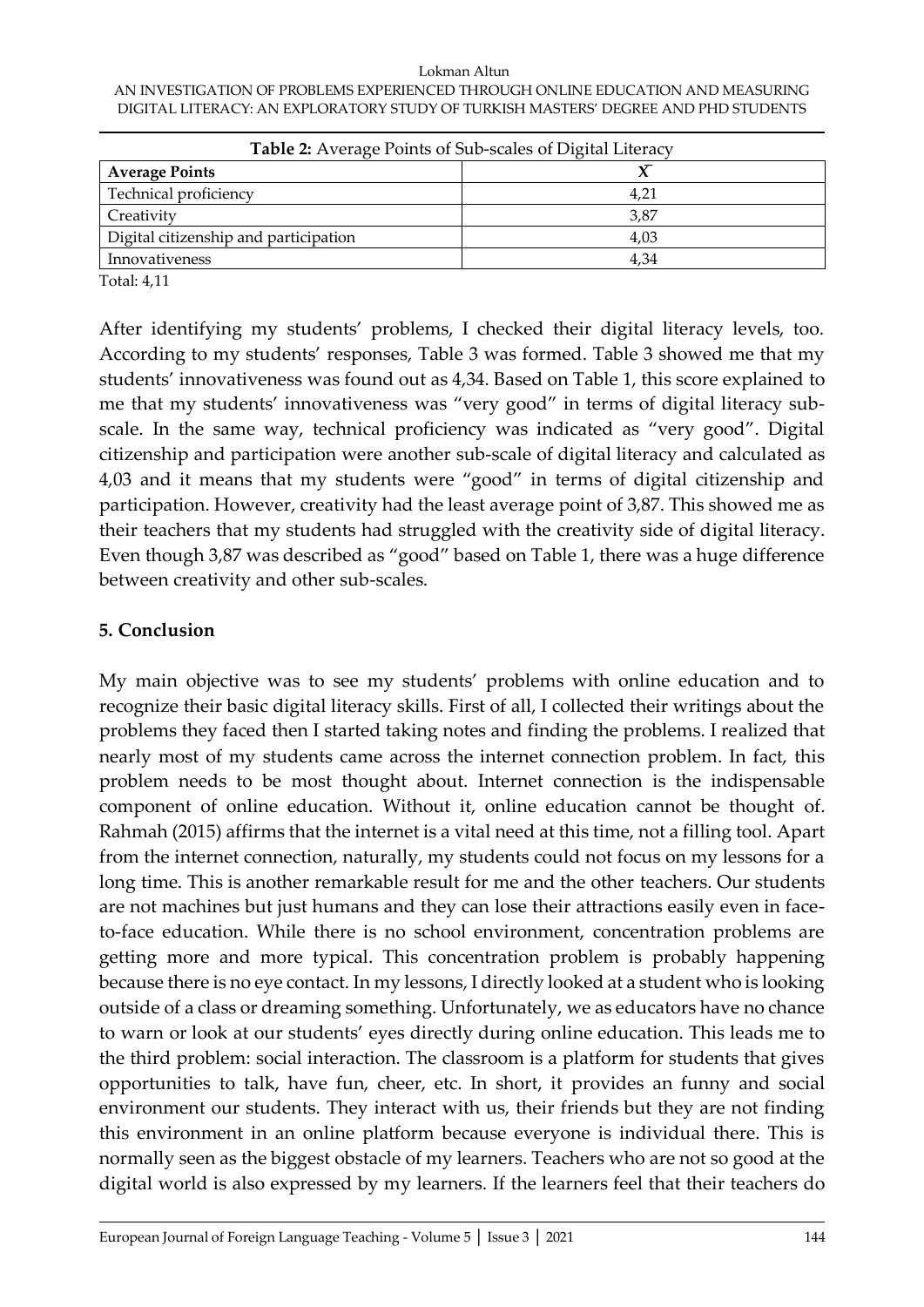#### Lokman Altun AN INVESTIGATION OF PROBLEMS EXPERIENCED THROUGH ONLINE EDUCATION AND MEASURING DIGITAL LITERACY: AN EXPLORATORY STUDY OF TURKISH MASTERS' DEGREE AND PHD STUDENTS

not know how to use technology effectively or integrate technology into their lessons, this creates chaos in class during online education because online education means qualified online teachers. Everything depends on the teachers and they are controlling everything. They have to know every detail of systems and integration of technology to education. Otherwise, as my students clarified, students will not take them seriously. The study of Al Khateeb (2017) also has the same result as my study. The researcher found out that the teachers are not digitally skillful. They are not meeting the standards and levels of digital teachers of the 21st century. Another side of this problem is that my students are not also digitally competent. This is probably because of their ages. They are not digital natives which is a term claimed by Prensky (2001). They are not so familiar with the digital world and they are trying to get used to this situation. As a result, they are suffering because of online education. Zilka (2017) explains the source of this problem by stating that not having enough knowledge about the capacity of tools, platforms or websites is the result of incompetent technology knowledge because when they feel their deficiencies of digital literacy, they will experience concern and fears. Financial difficulties are not so common among my learners as they are master's degree and Ph.D. students, but this is the problem of all students all over the world. Technological education demands financial power. You need to reach the internet, to get a computer, phone, or tablet, to find a place, etc. All of these are directing me to financial difficulties. Even my students who had not difficulty in this issue a lot encountered this handicap sometimes. This result is in concordance with Zilka (2017, p. 95). Zilka also found out that the children who reach computers developed their ICT awareness and digital literacy knowledge considerably.

Another conclusion of this exploratory study is that my students have very good innovativeness, technical proficiency in digital sub-scales. As my students are engineering students even though they are not digital natives, they have to adapt to new technological innovations. These are their major components for their jobs. So, their innovative side of digital literacy is very high. Technical proficiency items were about generally using social sites. As the social world is highly engaged in our lives, my students have a natural awareness of using social web sites. This result is correlated with the study of Kikon (2019, p.287) and Caverly, Payne, Castillo, Sarker, Threadgill, and West (2019). Her study also found out that the learners were very good in terms of web search skills. Digital citizenship is found as good on the contrary. This apparently explains the problems of my students experienced in my lessons. This item was about participating in online discussions or declaring opinions online. My study showed that they were not as good as innovativeness and technical proficiency. Surprisingly, creativity has the least average score. Seemingly, my learners have really big difficulties to create something by using digital technologies. Even though they were engineering students, the side of creativity apparently did not develop a lot. This also clarifies my point of the study. During online education, they have to be creative by using technology. Transforming their knowledge into practice is the key point. As they do not have enough knowledge about creating something, they are facing problems during online education.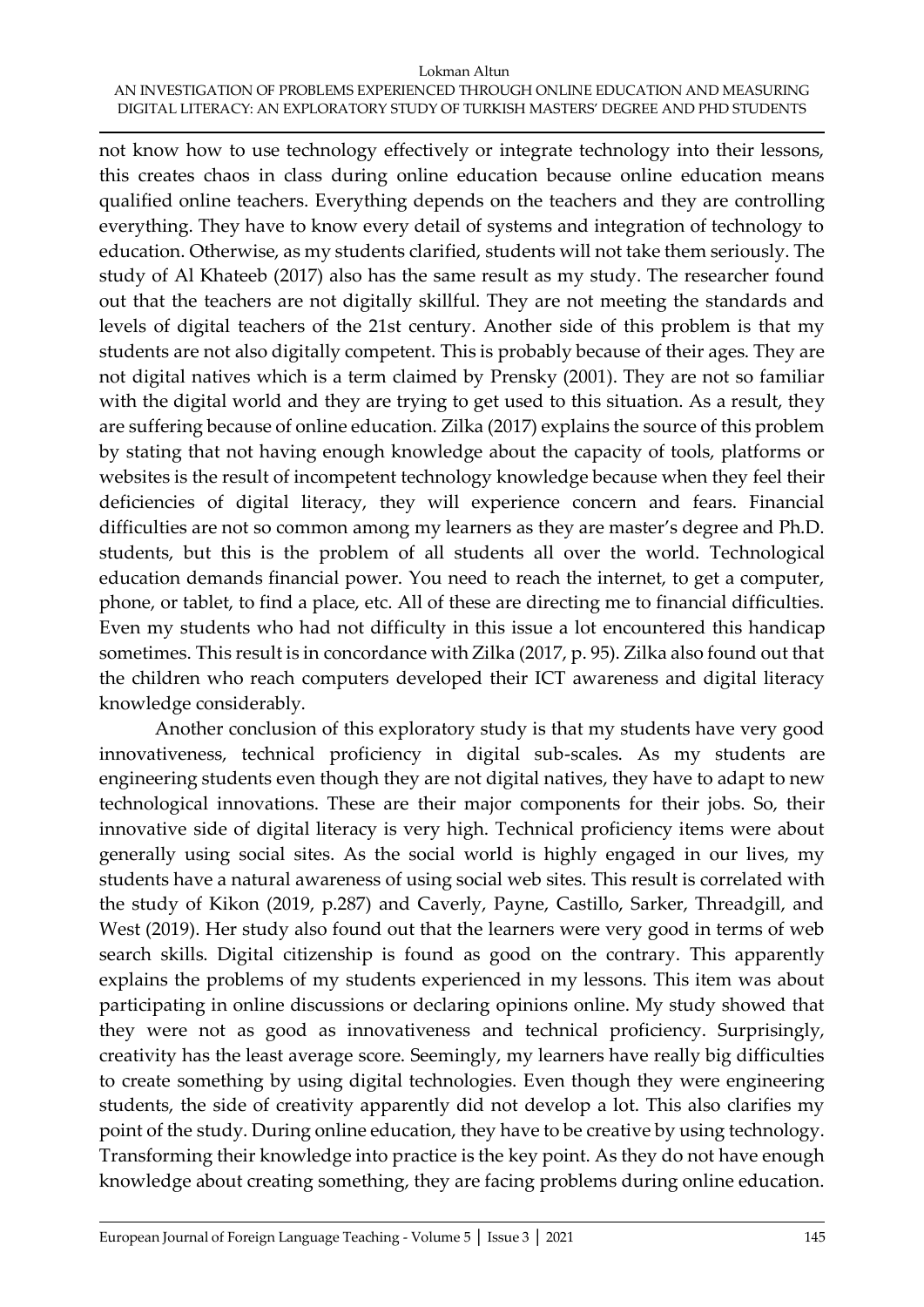## **6. Reflection**

By considering the results of my study, I as a teacher have much more awareness in terms of efficiency of social interaction and concentration. The teachers may not have deep understanding the importance of these sides when they are at class environment, but online teaching environment is lacking these sides. We should include activities that provide interaction among them. I also realize that the educators should keep the learners active during the lesson hours. It can be also aided by using interaction, directing questions, playing games, etc. Teachers also should be well equipped with technological tool that they use actively during online education if they want to see respect from their students. These sides related to the educators, but the most important part is about institutions and countries. They have to ensure fast and quality internet connection in all parts of country. The internet that is crucial component of online education should be reached by the learners and educators wherever they are. Countries must also put financial assistance on the agenda immediately to pursue online education throughout the years. Other results directed the learners to focus on the side of creativity during online education. We must design and present activities that provide the learners to form unique works. Creativity should be emphasized with these kinds of activities.

### **Conflict of Interest Statement**

The author declares no conflicts of interests.

### **About the Author**

Lecturer Lokman Altun is working at School of Foreign Languages, Sivas University of Science and Technology University. After he took Master's degree in ELT, he is doctorating in ELT now. He is mainly interested in integrating technology to language education and second language acquisition.

### **References**

- Al Khateeb, A. A. M. (2017). Measuring Digital Competence and ICT Literacy: An Exploratory Study of In-Service English Language Teachers in the Context of Saudi Arabia. *International Education Studies*, *10*(12), 38-51.
- Beetham, H. (2010). Review and scoping study for a cross-JISC learning and digital literacies programme, JISC.
- Bruce, B., & Hogan, M. (2000). The disappearance of technology: Toward an ecological model of literacy. *Handbook of literacy and technology: Transformations in a post-typographic world* (pp. 269–281). *Mahwah, NJ: Lawrence Erlbaum Associates.*
- Caverly, D. C., Payne, E. M., Castillo, A. M., Sarker, A., Threadgill, E., & West, D. (2019). Identifying Digital Literacies to Build Academic Literacies. *Journal of College Reading and Learning*, *49*(3), 170-205.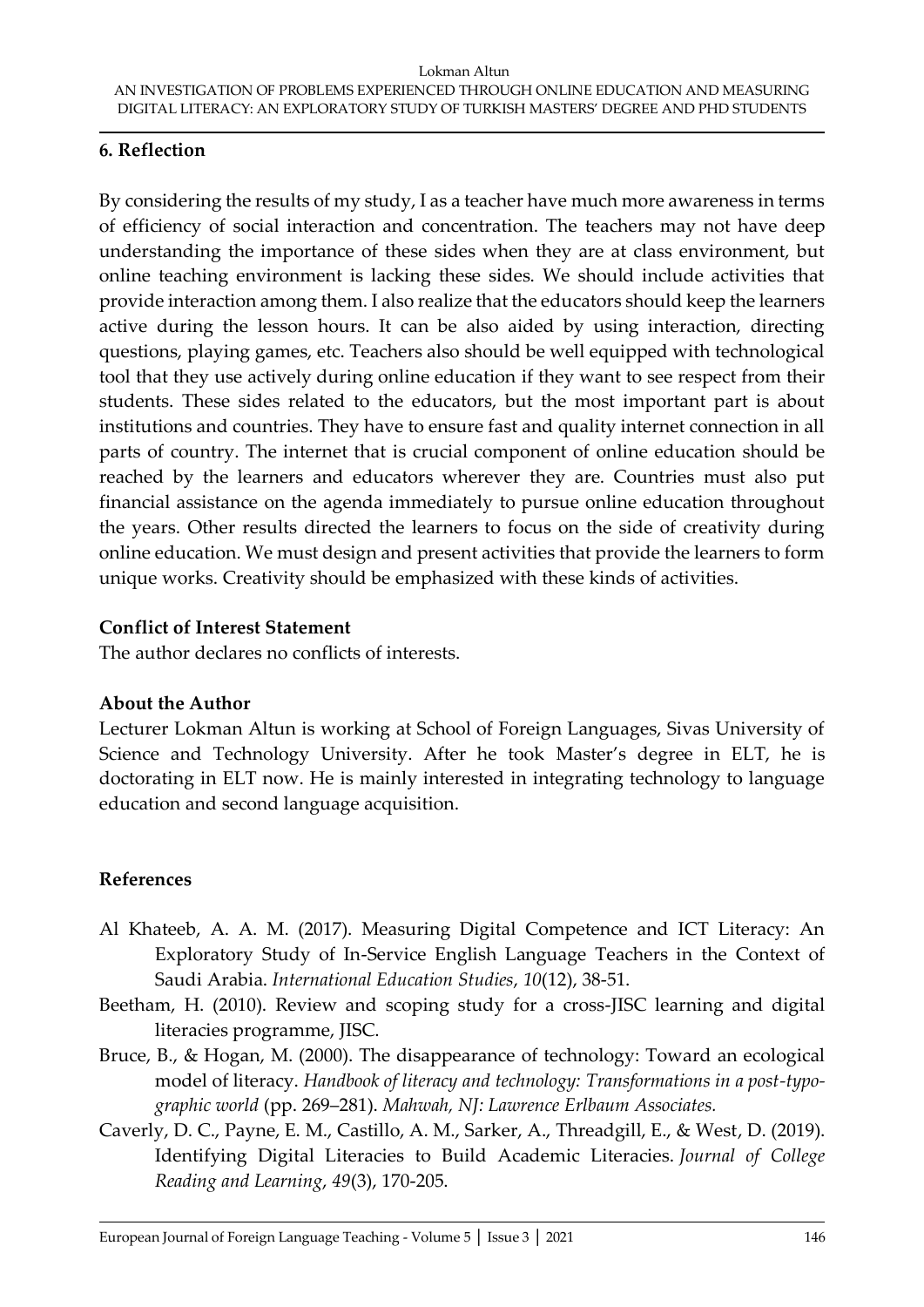- Eshet, Y. (2004). Digital literacy: A conceptual framework for survival skills in the digital era. *Journal of educational multimedia and hypermedia*, *13*(1), 93-106.
- Gee, J. P. (2007). Pleasure, learning, video games, and life: The projective stance. *A new literacies sampler*, *29*, 95.
- Gilster, P. (1997). Digital literacy. New York: John Wiley & Sons.
- Hafner, C. A., Chik, A., & Jones, R. (2015). Digital literacies and language learning. *Language Learning & Technology 19* (3): 1–7
- Kikon, Pichano. "International Conference on Librarianship Development Through Internet of Things and Customer Service." Gujarat Power Engineering and Research Institute, *International Conference Proceeding*, 2019, pp. 284–292.
- Marzilli, C., Delello, J., Marmion, S., McWhorter, R., Roberts, P., & Marzilli, T. (2014). Faculty attitudes towards integrating technology and innovation*. International Journal on Integrating Technology in Education, 3*(1), 1–20.
- Mishra, C. (2019). Faculty perceptions of digital information literacy (DIL) at an Indian university: an exploratory study. *New Review of Academic Librarianship*, *25*(1), 76- 94.
- Misirli, Z. A., & Akbulut, Y. (2013). Development of a Scale to Explore Technology Literacy Skills of Turkish 8th Graders. *Contemporary Educational Technology*, *4*(4), 249-262.
- Prensky, M. (2001). Digital natives, digital immigrants. *On the Horizon, 9*(5), 1-6.
- Qin, J., & D'ignazio, J. (2010). The central role of metadata in a science data literacy course. *Journal of Library Metadata*, *10*(2-3), 188-204.
- Rahmah, A. (2015). Digital literacy learning system for Indonesian citizen. *Procedia Computer Science*, *72*, 94-101.
- Riel, J., Christian, S., & Hinson, B. (2012). Charting digital literacy: A framework for information technology and digital skills education in the community college. *Available at SSRN 2781161*.
- SZ, S. T., Saleem, A., & Batcha, M. S. (2014). Digital literacy awareness among arts and science college students in Tiruvallur district: A study. *International Journal of Managerial Studies and Research*, *2*(4), 61-67.
- Tour, E., Gindidis, M., & Newton, A. (2019). Learning digital literacies through experiential digital storytelling in an EAL context: an exploratory study. *Innovation in Language Learning and Teaching*, 1-16.
- Walker, A., & White, G. (2015). *Technology-enhanced Language Learning: Connecting Theory and Practice*. Oxford: Oxford University Press.
- Zilka, G. C. (2017). Awareness of ICT capabilities, digital literacy, and use of reflective processes in children who received their first home computer. *International Journal of Technology Enhanced Learning*, *9*(1), 80-98.